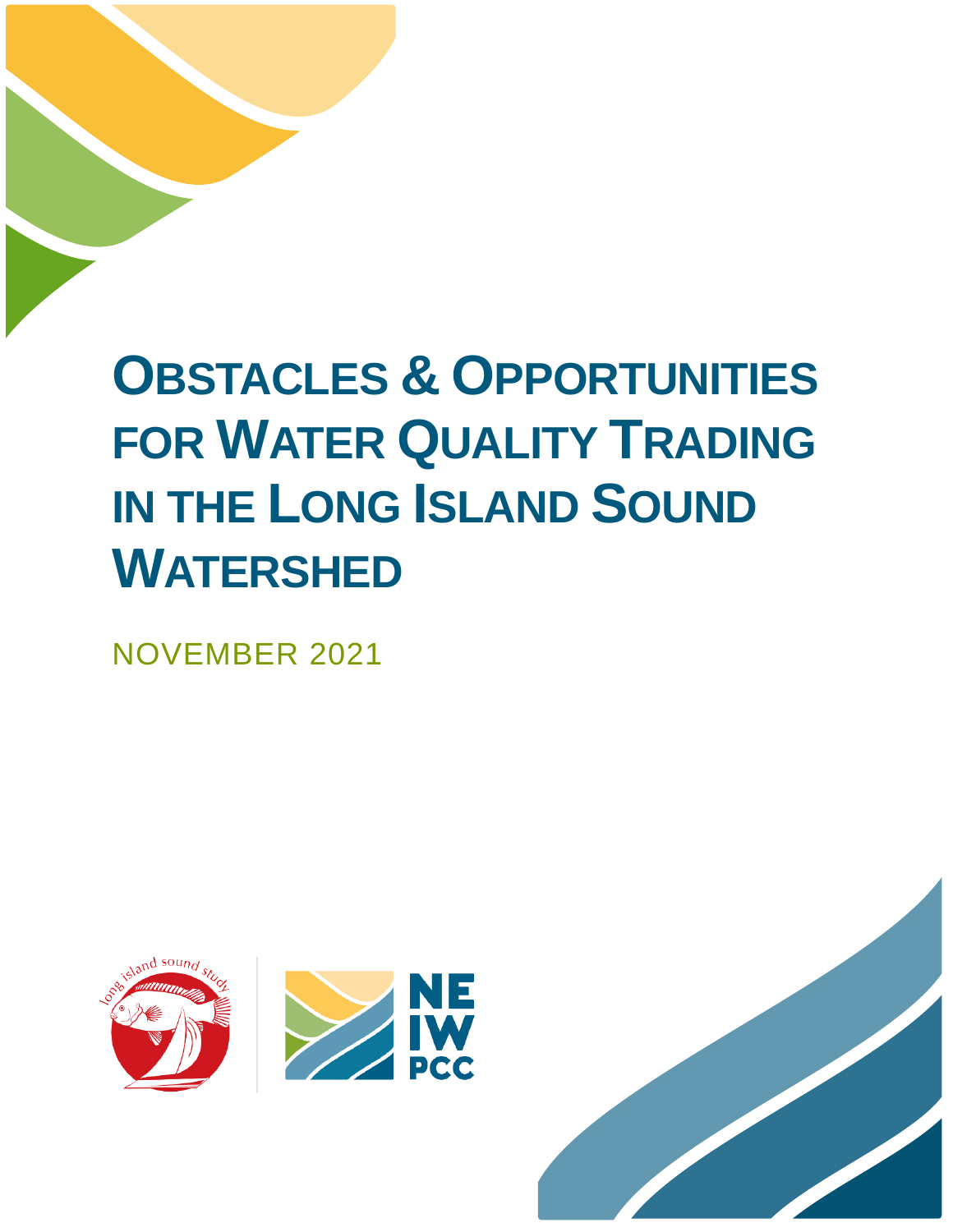*NEIWPCC is a regional commission that helps the states of the Northeast preserve and advance water quality. We engage and convene water quality professionals and other interested parties from New England and New York to collaborate on water, wastewater, and environmental science challenges across shared regions, ecosystems, and areas of expertise.*

This project has been funded wholly or in part by the United States Environmental Protection Agency under assistance agreement (LI00A00384) to NEIWPCC in partnership with the Long Island Sound Study (LISS). The contents of this document do not necessarily reflect the views and policies of NEIWPCC, LISS or the EPA, nor does NEIWPCC, LISS or the EPA endorse trade names or recommend the use of commercial products mentioned in this document.

## PROJECT TEAM:

## **NEIWPCC**

Emma Gildesgame | Environmental Analyst, Project Manager Richard Friesner | Director of Water Quality Programs Jane Stahl | Connecticut Commissioner

## **Footprints in the Water LLC**

Paul Stacey | Owner, Principal Scientist

#### **Rbouvier Consulting**

Rachel Bouvier | President, Principal Economic Investigator Joie Grandbois | Research Associate Averi Varney | Research Assistant Claire James | Research Assistant

*The project team also appreciates the input and guidance of Bessie Wright, EPA Project Officer.*

*This report was written and reviewed by NEIWPCC staff; references to and inclusion of reports by the rest of the project team do not imply their approval of this final document or its findings.* 

#### *Suggested Citation:*

NEIWPCC (2021). Obstacles & Opportunities for Water Quality Trading in the Long Island Sound Watershed. [https://neiwpcc.org/wp-content/uploads/2021/11/LISS-Nutrient-Trading-](https://neiwpcc.org/wp-content/uploads/2021/11/LISS-Nutrient-Trading-Summary-Report_Final.pdf)[Summary-Report\\_Final.pdf](https://neiwpcc.org/wp-content/uploads/2021/11/LISS-Nutrient-Trading-Summary-Report_Final.pdf)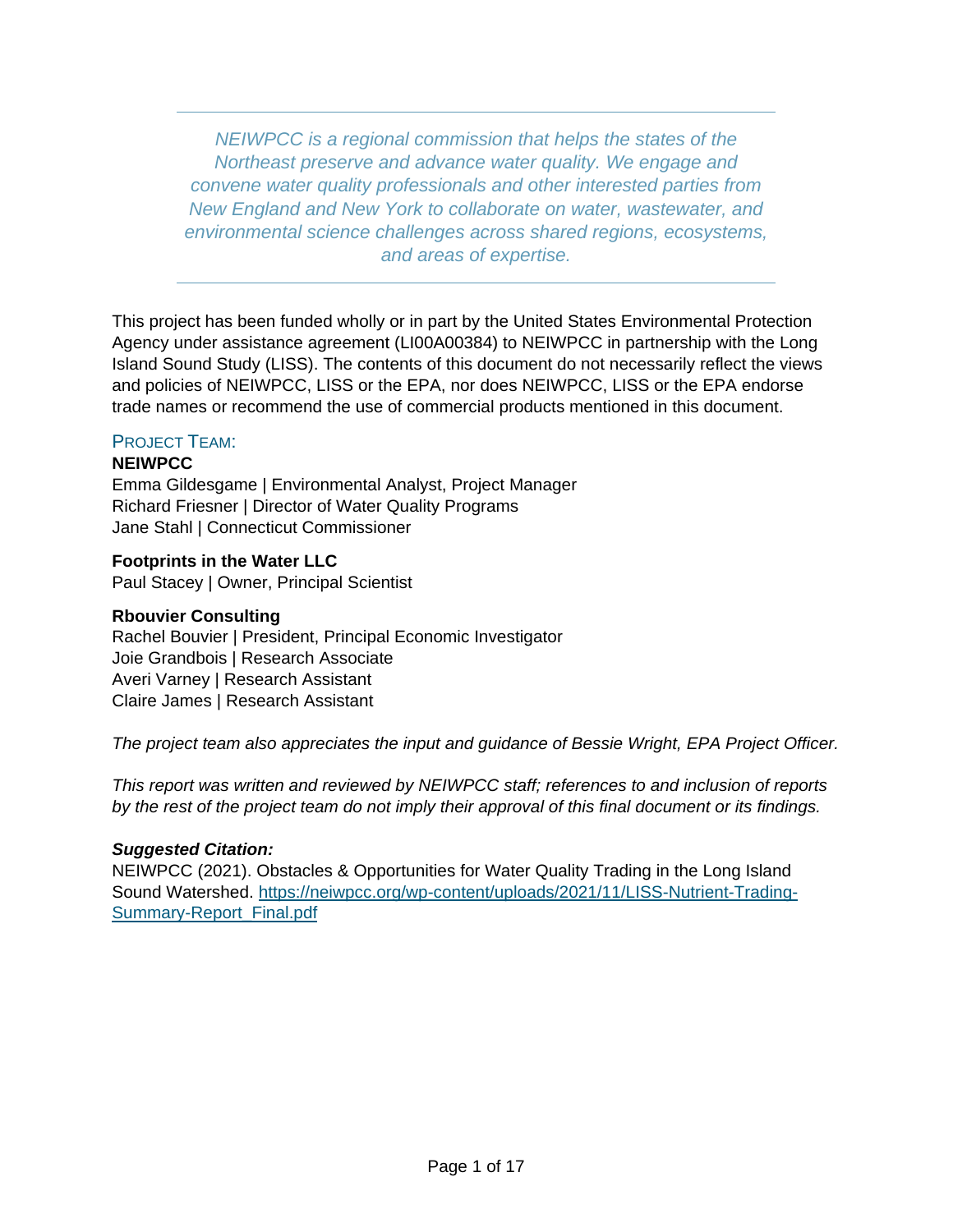## **EXECUTIVE SUMMARY**

In 2020, NEIWPCC began work on an exploratory study into the opportunities and obstacles to expanding water quality trading to further improve water quality and ecosystem health in the Long Island Sound watershed.This project supports the Long Island Sound Study (LISS) in implementing their Comprehensive Conservation and Management Plan (CCMP). LISS is committed to reducing nutrient pollution in the Sound as part of their work towards clean waters and healthy watersheds.

NEIWPCC convened an interdisciplinary team to identify opportunities, obstacles, and potential innovative approaches to build on the success of existing point source nutrient trading programs in the region, notably Connecticut's successful Nitrogen Credit Exchange. This team of ecologists, economists, and policy experts explored the issue from many perspectives to analyze how an expanded trading program could support LISS goals.

The study findings are clear: **expanded water quality trading is unlikely to be an effective tool to meet water quality goals under current ecological, economic, and regulatory conditions in the Long Island Sound watershed.** 

**Lack of Regulatory Drivers:** Nutrient trading relies on a clear driver, usually regulatory, to create demand for trading credits. The existing Nitrogen Credit Exchange successfully helped wastewater treatment facilities meet and exceed the reductions required in their waste load allocations under the 2002 LIS nitrogen TMDL. Likewise, most point sources across the LIS watershed discharge nitrogen well within their applicable regulatory limits, providing no clear driver for expanded participation in nutrient trading.

**Market is Unsupported:** Without a clear regulatory driver, there is insufficient demand for nutrient reduction credits to support a trading program. Without adequate demand, there is no financial incentive for dischargers to reduce "extra" pollution to generate credits.

**Limited Water Quality Capacity:** Many streams across Connecticut and the Long Island Sound watershed are already stressed by nutrient loading and other factors linked to development. These stressed streams do not currently have the capacity to generate trading credits without sacrificing ecological integrity or creating pollution hotspots.

**Organizational Capacity:** Successful water quality trading relies on a strong network of potential partners to build support for and manage the trading program. The Long Island Sound Study, NEIWPCC, state agencies, and existing networks across the region have a long history of the types of successful collaboration and leadership which could support an expanded trading program under different regulatory and water quality conditions.

Though this comprehensive analysis found extremely limited potential for expanded water quality trading to meet current LISS goals, changes to the regulatory or ecological conditions in the watershed may create favorable trading conditions in the future. Such changes could include reevaluated standards and water quality goals focused on ecosystem function and capacity and/or expanded regulatory, financial, or political incentives to participate in trading.

However, trading is just one tool of many available and must be considered within the context of other available tools to support water quality improvements in Long Island Sound. Even under conditions more favorable to trading, this evaluation suggests that reducing pollutants from the source may be a more efficient and cost-effective strategy to meeting LISS goals.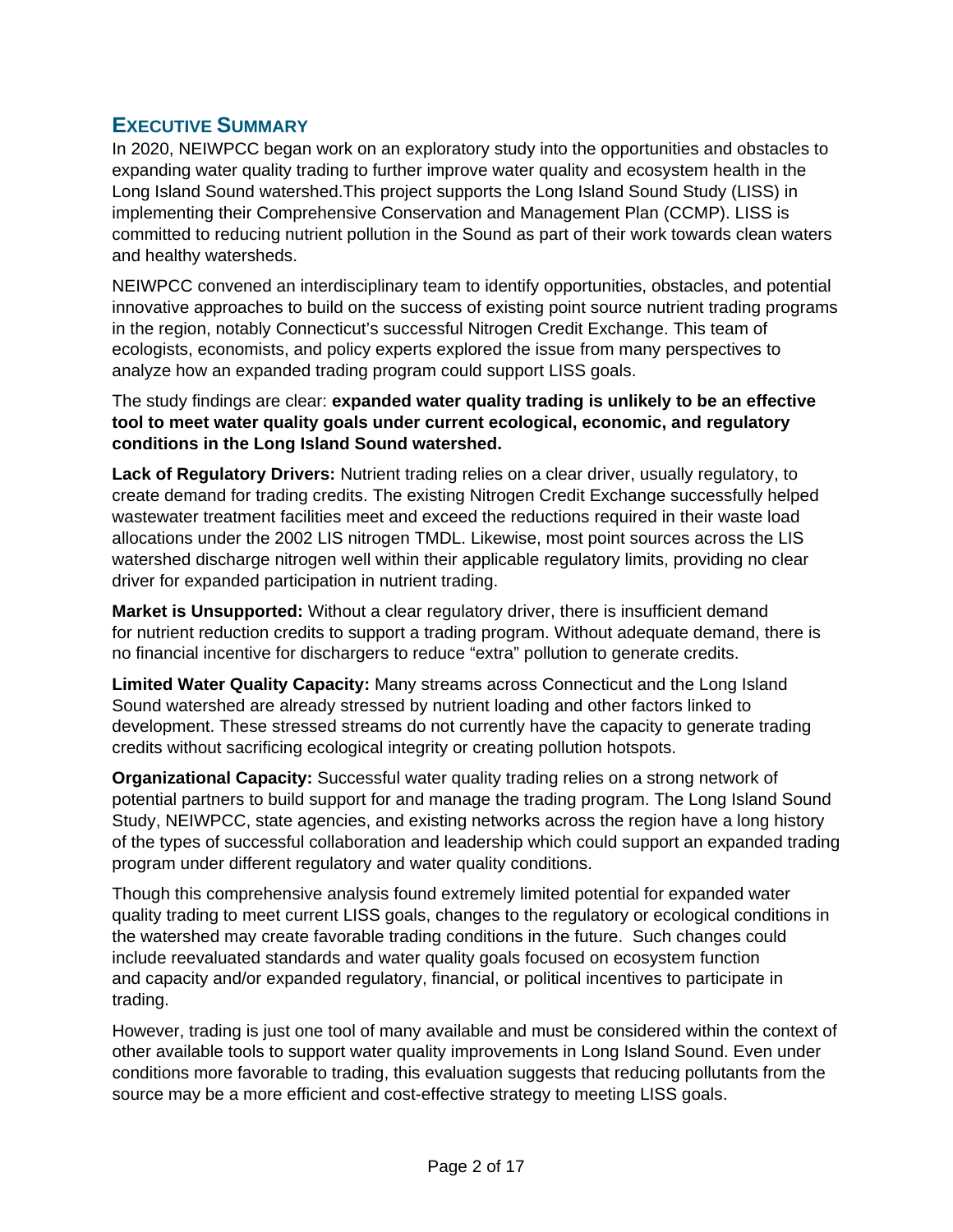# **CONTENTS**

# <span id="page-3-0"></span>**CAN NUTRIENT TRADING HELP MEET LISS GOALS?**

In 2020, NEIWPCC began work on an exploratory study into the potential for expanded nutrient trading to further improve water quality and ecosystem health in the Long Island Sound watershed. Of particular interest were the obstacles and opportunities to expand trading to include non-point source discharges or interstate trading.

In their 2015 Comprehensive Conservation and Management Plan (CCMP), the Long Island Sound Study (LISS) committed to "reduce contaminant and nutrient loads from point and nonpoint sources" in support of clean waters and healthy watersheds (Long Island Sound Study 2015). LISS developed an extensive series of implementation actions to guide work towards the targets and goals of the CCMP.

This project supports implementation action (IA), WW-3, to explore the expansion of point source and nonpoint source nutrient trading programs for the Long Island Sound watershed. (Long Island Sound Study 2014). This implementation action seeks to build on the success of existing point source nutrient trading programs in the region, notably Connecticut's Nitrogen General Permit and Nitrogen Credit Exchange Program. Since 2002, the Connecticut Nitrogen Credit Exchange (NCE) has provided an efficient and cost-effective trading program for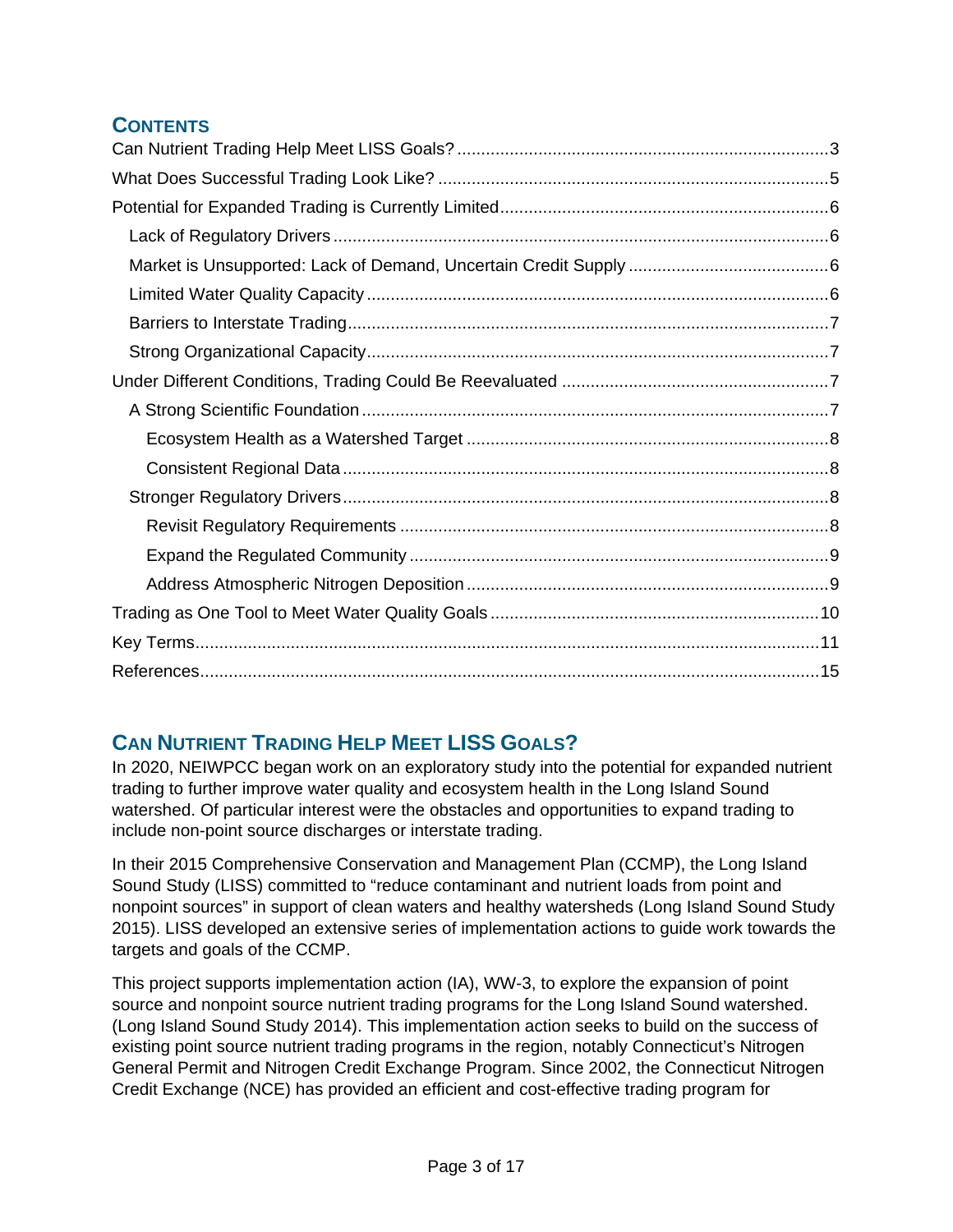Connecticut sewage treatment plants to reduce their nitrogen loads to the Long Island Sound (CT DEEP 2021) .

The goal of this project is to identify opportunities, obstacles, and potential innovative approaches to expanded water quality trading. A team of ecologists, economists, and policy experts conducted a comprehensive review of existing trading programs, environmental data, and economic research to analyze how an expanded trading program could work in the context of the LIS watershed's economic and ecosystem conditions.

This interdisciplinary team explored the issue from many perspectives and came to a common conclusion: **expanded water quality trading is unlikely to be an effective tool to meet water quality goals under current ecological, economic, and regulatory conditions in the Long Island Sound watershed.** 

The reports for this project synthesize research, case studies of water quality trading programs, and local data to identify key elements of successful water quality trading program and evaluate the feasibility of expanded trading for the Long Island Sound watershed.

- A. **[Lessons from Water Quality Trading Case Studies](https://neiwpcc.org/wp-content/uploads/2021/11/Water-Quality-Trading-Case-Study-Review.pdf)** is a literature review focused on research and case studies of water quality trading programs from across the United States and around the world. (Mascia and Gildesgame 2021)
- B. **[Water Quality Trading in The Long Island Sound Study Area: A Preliminary Look](https://neiwpcc.org/wp-content/uploads/2021/11/Economic-Issues-Lit-Review_rbouvier.pdf)  [at Some Economic Issues](https://neiwpcc.org/wp-content/uploads/2021/11/Economic-Issues-Lit-Review_rbouvier.pdf)** is a literature review focused on the economic decisions and conditions that lead to successful trading programs. (Bouvier 2020)
- C. **[Summary of Interviews with Selected Trading Programs and Individuals](https://neiwpcc.org/wp-content/uploads/2021/11/rbouvier_interview-summary-report.pdf)** provides insights from trading program managers, economists, and policymakers involved with active trading programs. (Bouvier 2021)
- D. **[Feasibility Of Point-Nonpoint Nutrient Trading In The Long Island Sound](https://neiwpcc.org/wp-content/uploads/2021/11/Feasibility-of-P-NPS-Trading-in-the-LIS-Watershed_rbouvier.pdf)  [Watershed](https://neiwpcc.org/wp-content/uploads/2021/11/Feasibility-of-P-NPS-Trading-in-the-LIS-Watershed_rbouvier.pdf)** applies the lessons summarized in the economic issues and interview reports and applies them to evaluate the potential for water quality trading within the LIS watershed. (Bouvier et al. 2021)
- E. **[An Alternative, Ecosystem-Based Analytical Platform to Test and Facilitate Water](https://neiwpcc.org/wp-content/uploads/2021/11/Footprints-in-the-Water_Ecosystem-Based-Trading.pdf)  [Quality Trading](https://neiwpcc.org/wp-content/uploads/2021/11/Footprints-in-the-Water_Ecosystem-Based-Trading.pdf)** evaluates an innovative approach to water quality trading which focuses on biointegrity and ecosystem-based management to improve water quality. (Stacey 2021)

In addition to the reports listed above, the findings described here are informed by extensive discussions by the project team over the course of the 18-month project period. The project team includes Emma Gildesgame (NEIWPCC), Richard Friesner (NEIWPCC), Jane Stahl (NEIWPCC Commissioner), Raphaella Mascia (NEIWPCC), Rachel Bouvier (rbouvier consulting), Joie Grandbois (rbouvier consulting), Averi Varney (rbouvier consulting), Claire James (rbouvier consulting), Paul Stacey (Footprints in the Water), and Bessie Wright (EPA Project Officer).

Throughout this report, key terms are identified with a double underline. Refer to [the glossary](#page-10-1) at the end of this document for definitions and more information on these important terms and concepts.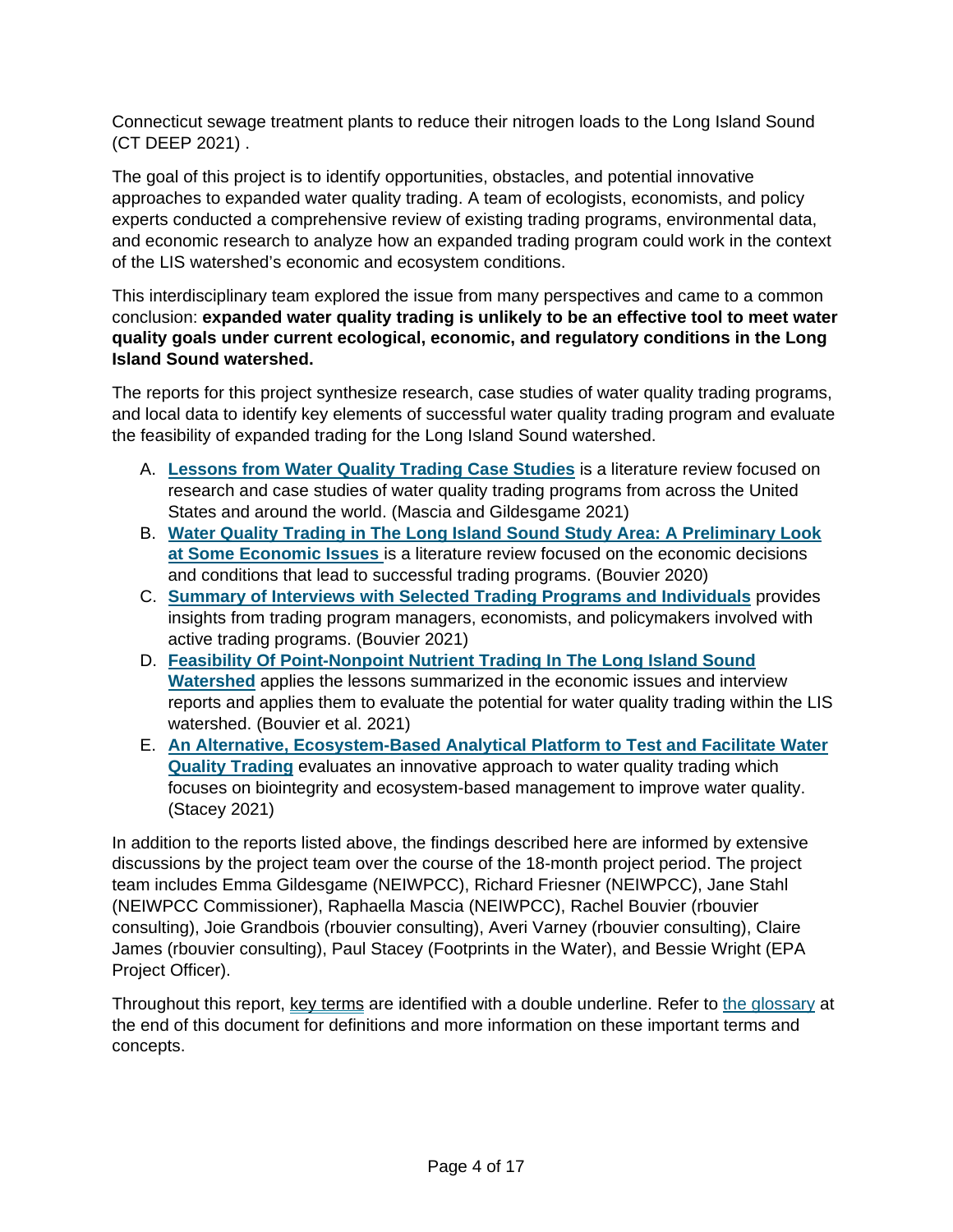# <span id="page-5-0"></span>**WHAT DOES SUCCESSFUL TRADING LOOK LIKE?**

Water quality trading is a market-based system in which pollution reduction credits are bought and sold as a cost-effective tool to reach environmental goals. Trading takes advantage of the varied costs associated with pollution reductions from different sources. For example, it may be less expensive for a farmer to implement practices that reduce nutrient pollution than it is for a wastewater treatment plant to upgrade infrastructure to achieve equivalent reductions. In this case, the treatment plant can purchase reduction credits from the farmer to meet their permit requirements.

Nutrient trading can be an effective tool for meeting water quality goals under a specific set of conditions:

- **Program Drivers:** Clear regulatory, economic, or social drivers which create demand for trading credits and establish clear program goals. Of these drivers, regulatory requirements like permits, TMDLs, or trading caps are often the most effective.
- **Market capacity:** A watershed-based market with sufficient demand for and supply of nutrient credits. This is often facilitated when different dischargers face varying costs of compliance with water quality requirements, setting up potential cost savings through trading.
- **Water quality capacity:** Tributaries and subwatersheds in the region have sufficient water quality to participate in trading without creating localized pollution hotspots.
- **Organizational capacity:** There is a strong network of potential partners and existing, related work (i.e. water quality monitoring and stakeholder engagement) to support and oversee the trading program; barring that, there is a potential leader with the capacity to build that network.

Once it has been established that a trading program has the potential to be an effective tool for a watershed through an evaluation of the above basic elements, program managers must carefully craft a watershed-specific trading program that is tailored to the regulatory, economic, environmental, and social conditions of the region.

There are several common factors that tend to support successful water quality trading programs: simplicity, low barriers to entry, flexibility for participants, accountability, transparency, and effective risk management. Additionally, trading programs are more successful when they recognize co-benefits, allowing participants to generate credits across numerous markets (i.e. allowing a riparian buffer reforestation project to earn credits in both water quality and carbon reduction markets) (Mascia and Gildesgame 2021).

Developing a successful trading program requires a careful balancing act between program features which ensure environmental benefits and those which maximize economic benefits and lead to an active trading program. Decisions around baselines, trade ratios, the approach to risk management, and the size and scope of the market all have profound effects on the ability of a trading program to successfully meet its goals.

For example, dischargers must reduce pollutant loads below an established baseline before they're able to generate credits to trade and must purchase credits when their discharge levels are above the baseline. Less stringent baselines allow for more trading activity and make it easier for participants to generate salable credits, while more stringent baselines provide more assurance that water quality will improve and can increase demand for credits.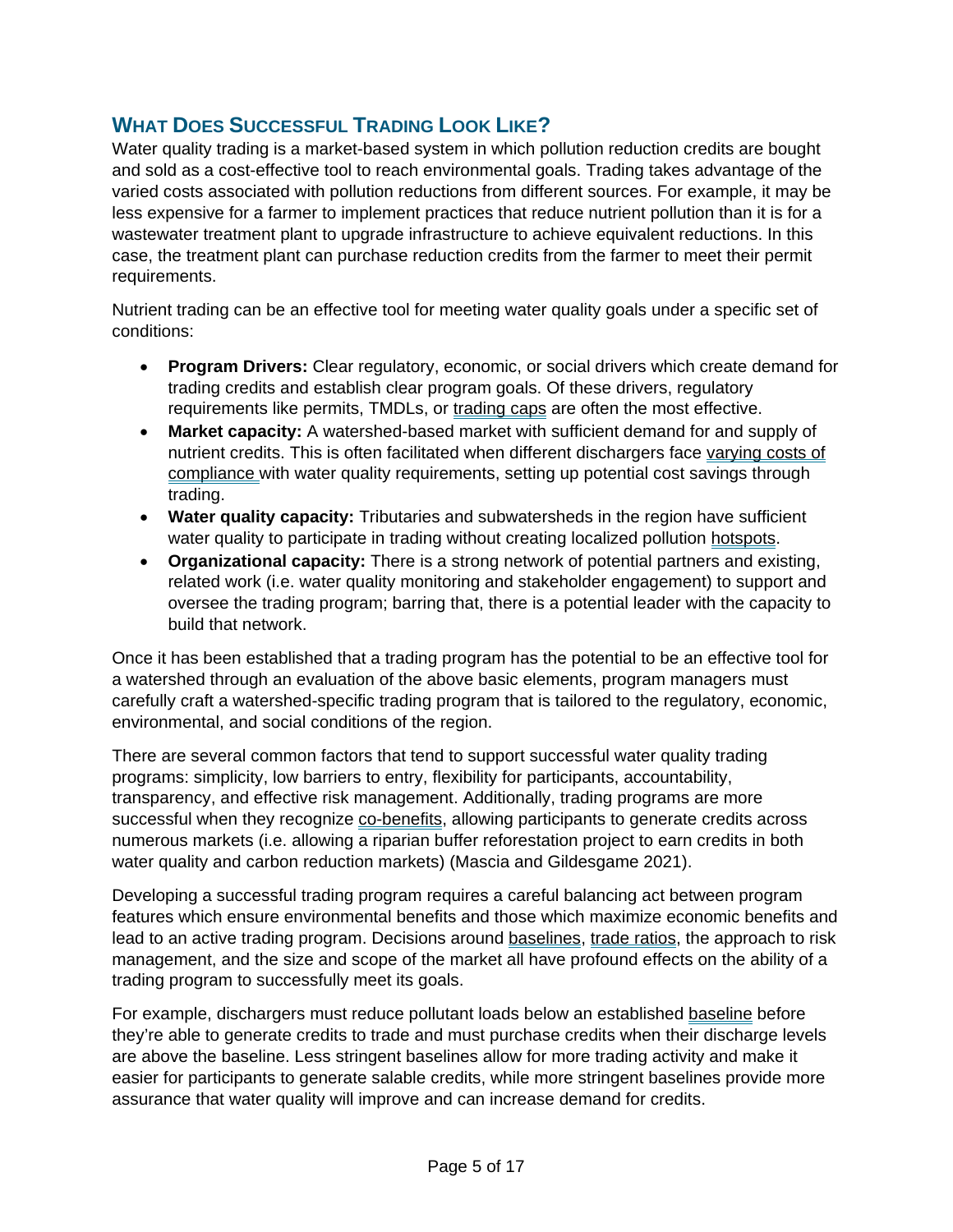The literature reviews and interview summary associated with this project (resources A, B, and C above) each provide additional information on features and factors that lead to successful trading programs. However, it is important to note that "success" is a hard term to define in water quality trading – though each program defines success differently, there are very few examples of programs which have successfully encouraged robust trading, incentivized conservation funding, or been directly linked to water quality improvements, especially in the context of trading between point and nonpoint sources (Bouvier 2021).

# <span id="page-6-0"></span>**POTENTIAL FOR EXPANDED TRADING IS CURRENTLY LIMITED**

The team's extensive research drew a clear conclusion: **expanded trading is unlikely to be the best tool to meet water quality goals for Long Island Sound under current conditions.**  Companion reports by [rbouvier consulting](https://neiwpcc.org/feasibility-of-p-nps-trading-in-the-lis-watershed_rbouvier/) and [Footprints in the Water](https://neiwpcc.org/wp-content/uploads/2021/11/Footprints-in-the-Water_Ecosystem-Based-Trading.pdf) provide supporting information related to the potential to expand the current CT NCE market beyond Connecticut, expand to non-point sources, and expand the trading program to an ecosystem-based approach.

## <span id="page-6-1"></span>LACK OF REGULATORY DRIVERS

The existing Nitrogen Credit Exchange successfully helped wastewater treatment facilities meet and exceed the reductions required in their waste load allocations under the 2002 LIS nitrogen Total Maximum Daily Load (TMDL). Likewise, most point sources across the LIS watershed discharge nitrogen well within their applicable regulatory limits, providing no clear driver to participate in trading.

## <span id="page-6-2"></span>MARKET IS UNSUPPORTED: LACK OF DEMAND, UNCERTAIN CREDIT SUPPLY

Without a clear regulatory driver, there is insufficient demand for credits to support a trading program which would improve water quality. Without adequate demand, potential credit generators have limited financial incentives to participate in a trading program.

Though supply of potential credits appears to exceed the (limited) demand, there are several issues which may affect the stable supply of nutrient credits in the LIS watershed. Most examples of successful point-nonpoint trading rely on nutrient reductions from agricultural land, which is declining throughout the LIS watershed, reducing potential supply of credits. While there is potential for this decline to be balanced by the growth of seaweed and shellfish aquaculture within the Sound, credit prices must be high enough to attract aquaculture operators to the market.

Additionally, technologies to reduce discharges from wastewater treatment plants continue to improve and become more affordable. In many cases, upgrades are more cost-effective than installing and maintaining best management practices which reduce NPS pollution. This makes trading less attractive, as it is often easier and less expensive for point sources to upgrade their facilities than participate in a trading program (Bouvier et al. 2021). Generally, source reductions are becoming more economically efficient, providing alternative options to reduce costs of compliance with Clean Water Act requirements.

## <span id="page-6-3"></span>LIMITED WATER QUALITY CAPACITY

While expanding the geographic scope of a water quality trading program could increase demand for credits, trades across larger geographic areas must be "carefully vetted to ensure that they do not adversely affect water quality in one geographic area" (Bouvier et al. 2021).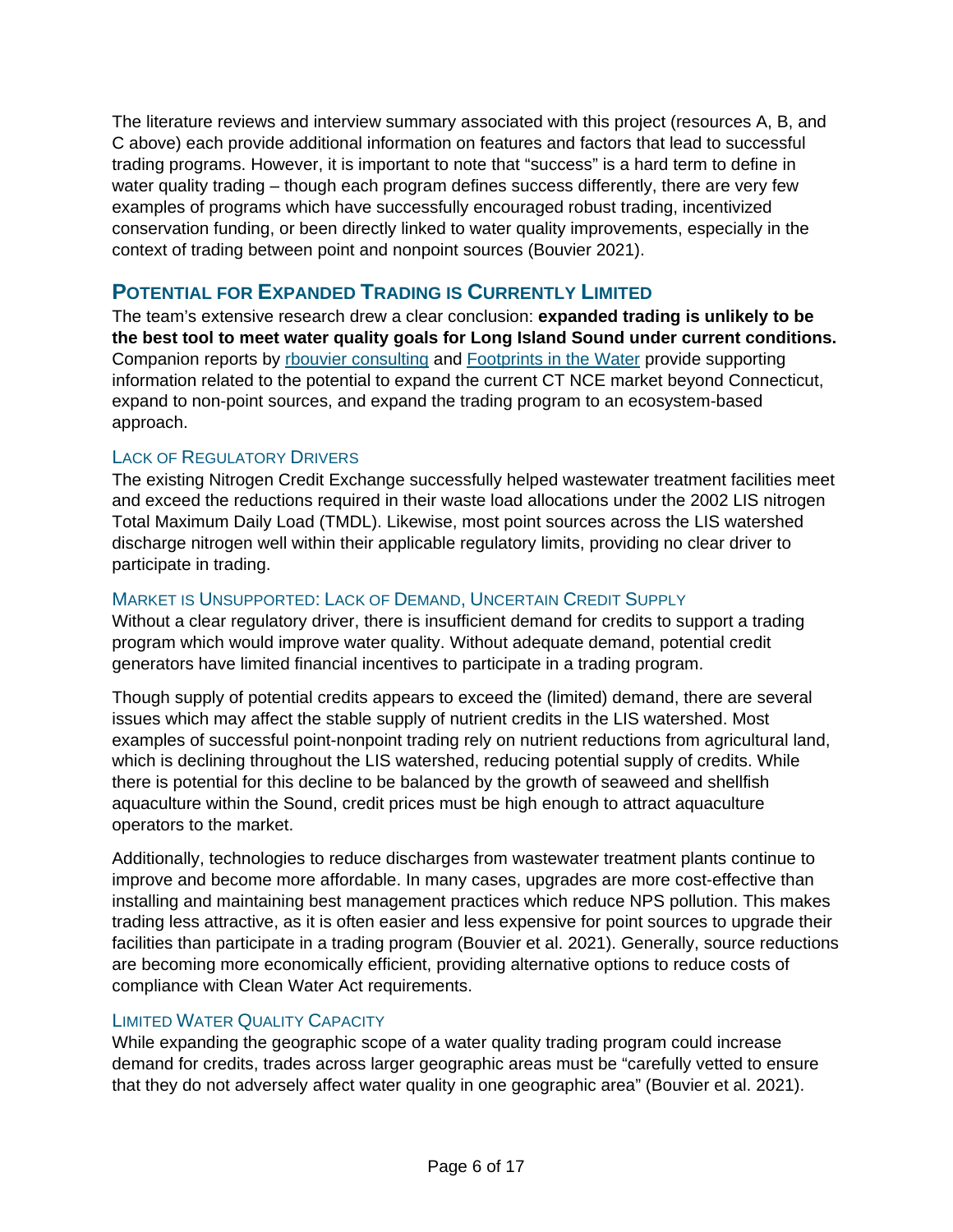Many streams across Connecticut and the Long Island Sound watershed are already stressed by nutrient loading and other factors linked to development. These stressed streams do not currently have the capacity to generate trading credits without sacrificing ecological integrity or creating pollution hotspots. An ecosystem management scenario which improves water quality enough to make trading feasible may "exceed a plausible Best Attainable Condition." (Stacey 2021).

## <span id="page-7-0"></span>BARRIERS TO INTERSTATE TRADING

There are many ecological, legal, and logistical challenges inherent in establishing an interstate water quality trading program. State agencies within an interstate trading program must come to consensus on definitions of credits, use of consistent and shared water quality data and models, and formal, legal agreement on trading structure and frameworks. The process of overcoming these challenges requires extensive administrative oversight and associated costs (Bouvier et al. 2021). As noted in Lessons from Water Quality Trading Case Studies, high administrative and transaction costs can make trading programs less feasible (Mascia and Gildesgame 2021).

As noted above, trades across large geographic boundaries come with risks of pollution hotspots and unequal or ineffective pollution reductions. However, a trading program which sets agreed upon, binding targets for subwatersheds that cross state lines may facilitate interstate trading within small watersheds.

## <span id="page-7-1"></span>STRONG ORGANIZATIONAL CAPACITY

There are strong existing networks throughout the region which could support an expanded trading program under different regulatory and water quality conditions. The Long Island Sound Study, NEIWPCC, state agencies, nongovernmental organizations, academic institutions, and other partners across the region have a long history of the types of successful collaboration and leadership essential for successful trading.

# <span id="page-7-2"></span>**UNDER DIFFERENT CONDITIONS, TRADING COULD BE REEVALUATED**

Though this study found that the current watershed conditions are not conducive to successful trading, the team identified several opportunities under which trading may become a feasible tool to meet LISS goals.

Successful trading programs rely on the type of strong partnership structures already in practice though the Long Island Sound Study management structure. As conditions change in the watershed, the CCMP and adaptive management processes already in place will play an important role in reevaluating whether and how expanded trading could be successfully employed.

Many of the changes needed to support expanded trading for LIS require regulatory changes, political support, financial investment, and/or management of significant logistical challenges. Though trading may be feasible under these conditions, additional analysis would be needed to establish the appropriate trading structures and systems to meet LISS goals. The component reports of this study could provide important context and background information to aid in that process.

## <span id="page-7-3"></span>A STRONG SCIENTIFIC FOUNDATION

Any approach to water quality trading must be developed with explicit goals related to environmental integrity and water quality. LISS' vision of a restored and protected Long Island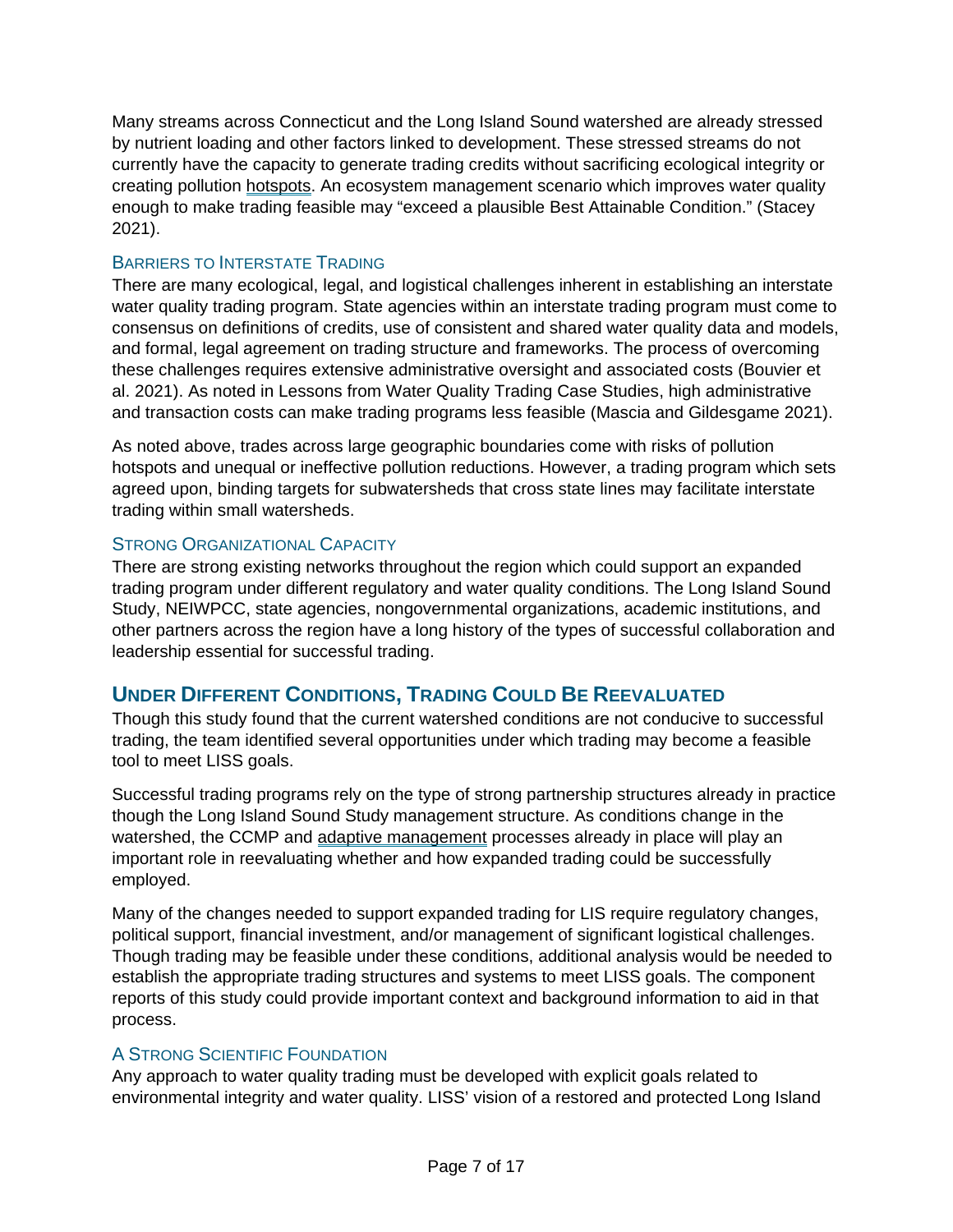Sound goes beyond nutrient load reductions. The themes of the CCMP call on LISS to use sound science and inclusive management to work towards clean waters and healthy watersheds, thriving habitats and abundant wildlife, and sustainable and resilient communities.

Though current nitrogen limits are largely being met, hypoxia and other nutrient-based water quality concerns persist in LIS. Revised ecosystem targets developed to support the LISS CCMP should be based on holistic ecosystem health approaches and rooted in the latest scientific understandings and tools.

## <span id="page-8-0"></span>*Ecosystem Health as a Watershed Target*

The Decision Support Framework (DSF) described in Footprints in the Water's component report for this project (Stacey 2021) is a promising tool with the potential to easily conduct watershed evaluations, set science-based trading caps and watershed targets, test management scenarios, and identify water quality trading potential based on biological integrity outcomes. This tool also allows trading program managers to set watershed targets for individual segments and larger portions of the watershed.

Under a trading program focused on ecological integrity, credits can only be generated once an individual watershed has met a biointegrity target. Under current conditions, most watersheds in the region are unlikely to be able to meet these targets without significant recovery of natural systems.

## <span id="page-8-1"></span>*Consistent Regional Data*

If modified regulatory conditions (as described below) make expanded trading a feasible tool to achieve LISS goals, watershed entities who will be involved with trading must come to consensus on a single watershed model with agreed-upon delivery factors<sup>[1](#page-8-4)</sup> and trade ratios, source definitions, and BMP tracking systems to consistently define credits.

The DSF (Stacey 2021) could provide an analytic platform to streamline these efforts. The tool makes it simple to develop enrichment factors<sup>[2](#page-8-5)</sup> and develop nutrient trading focused on biointegrity goals.

Current work underway to develop a nitrogen reduction tracking and accounting tool for LISS could also play a critical role in this regionally consistent approach.

## <span id="page-8-2"></span>STRONGER REGULATORY DRIVERS

Currently, a lack of clear regulatory driver is the primary barrier to expanding water quality trading for LIS. Existing programs have achieved significant progress in reducing nitrogen pollution and improving water quality in the Sound. Point sources in the watershed comply with the requirements of the 2002 TMDL, and there is no other direct driver for point sources or nonpoint sources to enter a trading market.

## <span id="page-8-3"></span>*Revisit Regulatory Requirements*

Over the last few decades, we've seen significant improvements in water quality and ecosystem health in the Long Island Sound, but there is still much progress needed to achieve the CCMP's

<span id="page-8-4"></span><sup>1</sup> Delivery factors are a measure of how much a discharged pollutant is attenuated by filtration, absorption, or other process between its discharge point in the watershed and the receiving water of

<span id="page-8-5"></span>interest. They are frequently used to calculate trade ratios.<br><sup>2</sup> Enrichment factors are the amount of total nitrogen relative to a natural state in the ecosystem. It is calculated as the current TN yield divided by an estimated natural TN yield (Stacey 2021).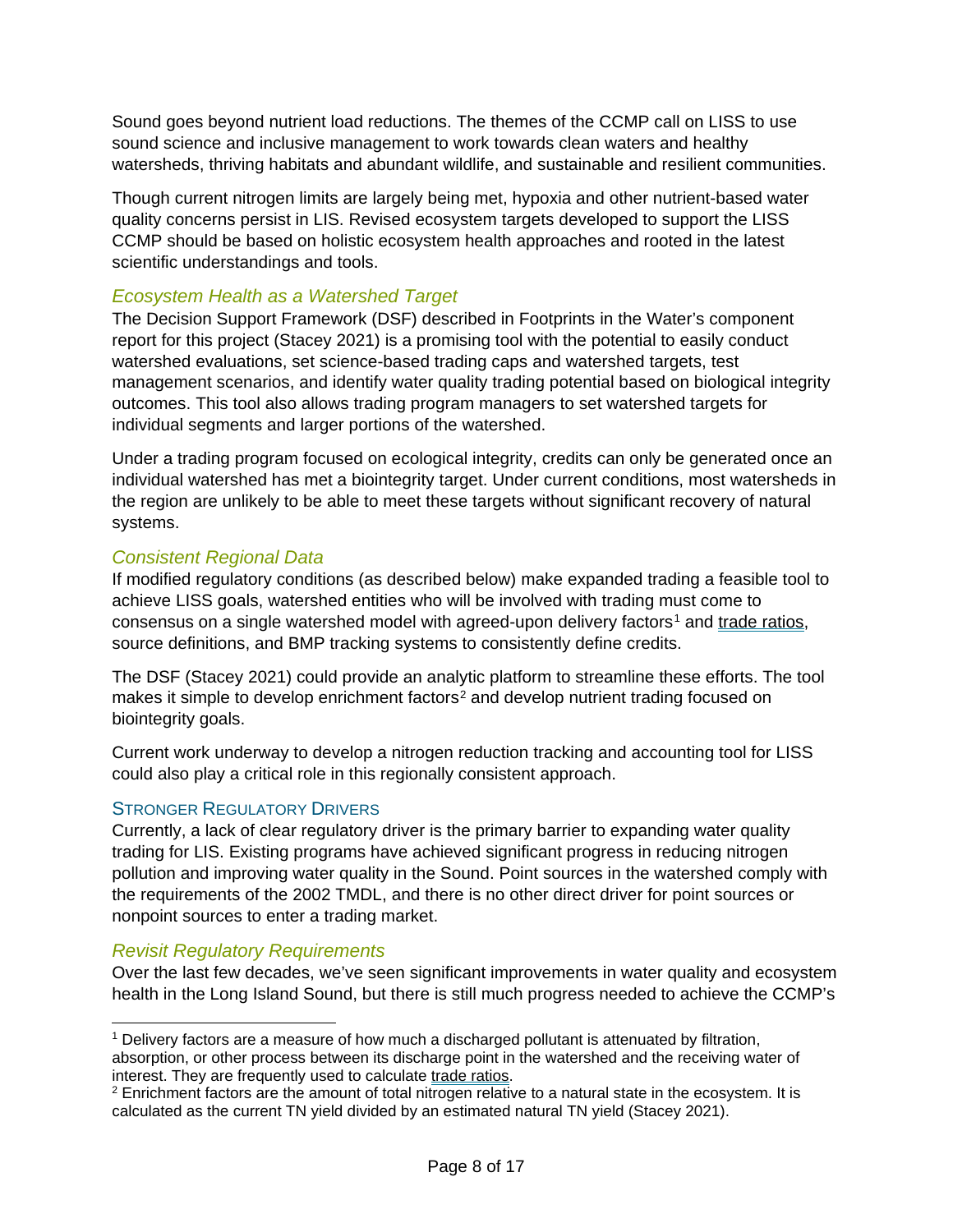vision and goals for clean waters and healthy watersheds. This is especially true considering the increasing and threat-multiplying effects of climate change and increasing development on our ecosystems. An approach that evaluates watershed goals in the context of ecosystem function could help set appropriate watershed targets in support of LISS goals. One such approach is the DSF described in Component Report E of this project. Adaptive management towards more stringent regulatory limits, including a revised TMDL targeted towards sustainable ecosystem health and biointegrity goals, could create enough demand to support an expanded water quality trading market.

Additionally, there may be potential for a phosphorus trading program between point sources in the upper states of the Long Island Sound Watershed. However, this would require the introduction of some regulatory driver to induce trading (Bouvier et al. 2021).

## <span id="page-9-0"></span>*Expand the Regulated Community*

In addition to regulatory drivers set by TMDLs, other federal and state programs working towards clean water could set regulatory drivers which encourage trading and improved water quality. Increasing the number of regulated entities could create more demand for water quality credits and provide additional sources of credit supply, increasing the likelihood of a successful trading market.

This could include binding targets or reduction incentives through Clean Water Act programs including TMDLs, NPDES and MS4 permitting, and the 319 grant program, agricultural programs, or other programs focused on nonpoint source pollution reduction.

This expansion is consistent with EPA's 2020 white paper "Water Quality Trading on a Watershed Scale", which encourages programs to work towards complementary policies across jurisdictions and alignment across regulatory programs. Notably, EPA recommends that "trading program managers consider regulatory or policy modifications where necessary" in watersheds that cross political boundaries, including the establishment of watershed-based permits that as a "more efficient approach to facilitate cross-boundary trading than coordinating trading policies or regulations across jurisdictions" (EPA 2020).

Expanding the current Connecticut Nitrogen Credit Exchange or developing a new trading program which includes these partners would require extensive communication and collaboration between federal, state, and local agencies working towards clean water. Any efforts to expand the regulated community must be carefully managed to ensure additionality: that credits generated reflect additional reductions above and beyond those included in existing discharge reduction programs like those managed by the Natural Resources Conservation Service.

In some cases, these changes would require policy changes or changes to the Clean Water Act, which is a major obstacle in our current political reality.

## <span id="page-9-1"></span>*Address Atmospheric Nitrogen Deposition*

Atmospheric nitrogen deposition contributes approximately 31% of the nitrogen load to Long Island Sound (Bouvier et al. 2021). Most atmospheric nitrogen is produced by combustion of fossil fuels for power generation, transportation, and industry. While no known water quality trading programs currently work across media to include atmospheric deposition, there may be potential to explore air-water trading programs which address nitrogen pollution.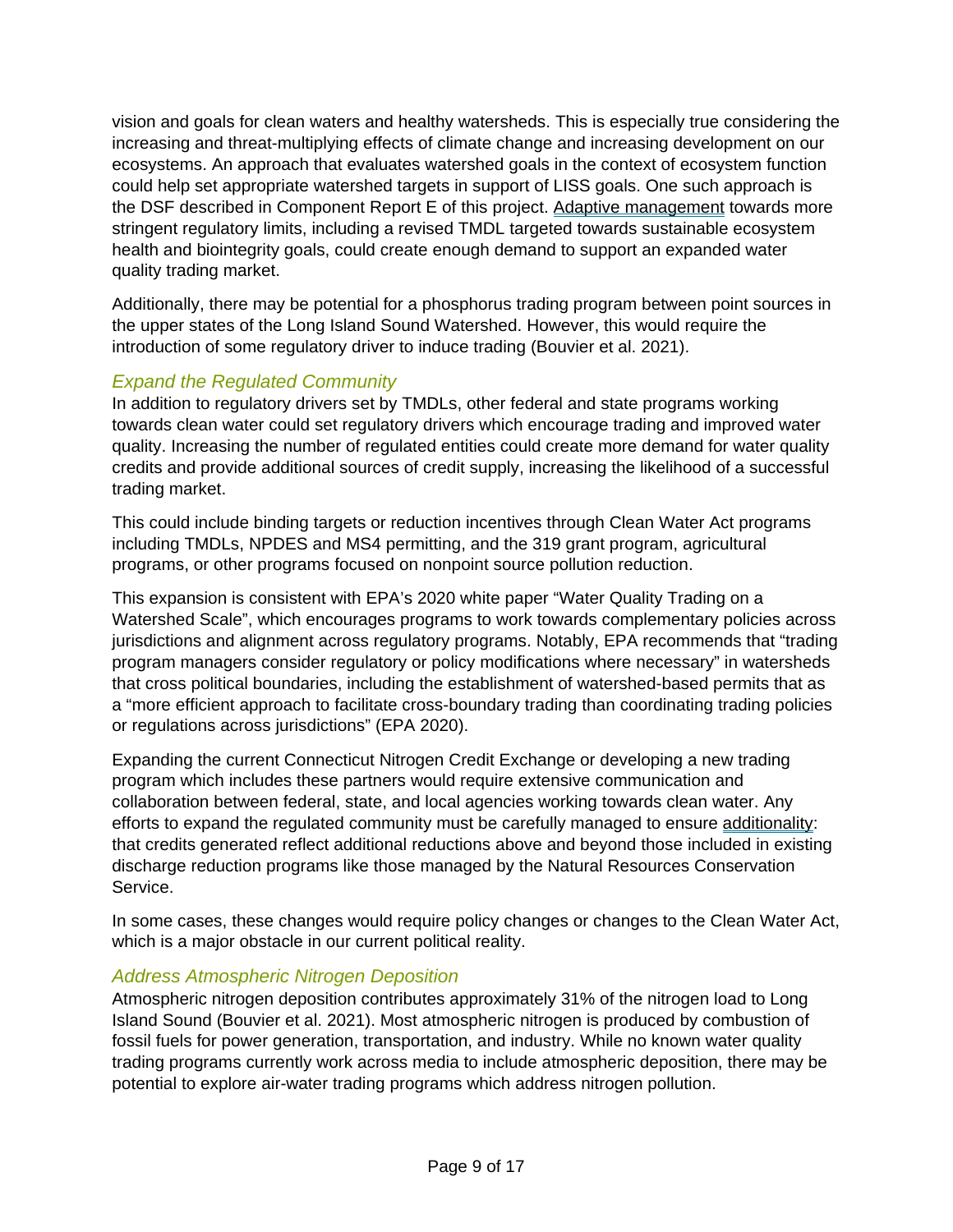As these emissions are also of concern for climate trading markets, an innovative trading program could be developed to allow credit stacking or direct trading between air quality and water quality markets. However, any efforts to do so must be done with extreme care to set appropriate trade ratios and ensure additionality.

# <span id="page-10-0"></span>**TRADING AS ONE TOOL TO MEET WATER QUALITY GOALS**

Water quality trading can be an effective tool to achieve water quality goals under the right conditions, and establishment of a water quality program should not be considered a standalone goal.

Though this extensive analysis found extremely limited potential for expanded water quality trading to meet current LISS goals, changes to the regulatory or ecological conditions in the watershed may create favorable conditions for expanded trading. This could include reevaluated standards and water quality goals focused on ecosystem function and capacity and/or expanded regulatory, financial, or political incentives to participate in trading. LISS' existing organizational and scientific capacity could play a critical role in overcoming existing obstacles and set strong, science-based foundations for a trading program.

However, trading is just one tool of many available and must be considered within the context of other available tools to support water quality improvements in Long Island Sound. Even under conditions more favorable to trading, this evaluation suggests that "the effort and cost necessary to expand trading in the LIS watershed would be more appropriately channeled into reducing pollutants at the source…" (Bouvier et al. 2021).

To learn more about the analyses conducted in support of this project, refer to each component report and NEIWPCC's [project webpage.](https://neiwpcc.org/our-programs/pollution-control/lis-tmdl/lis_nutrient_trading_study/)

- A. [Lessons from Water Quality Trading Case Studies](https://neiwpcc.org/wp-content/uploads/2021/11/Water-Quality-Trading-Case-Study-Review.pdf) (Mascia and Gildesgame 2021)
- B. [Water Quality Trading in The Long Island Sound Study Area: A Preliminary Look at](https://neiwpcc.org/economic-issues-lit-review_rbouvier/)  [Some Economic Issues](https://neiwpcc.org/economic-issues-lit-review_rbouvier/) (Bouvier 2020)
- C. [Summary of Interviews with Selected Trading Programs and Individuals](https://neiwpcc.org/rbouvier_interview-summary-report/) (Bouvier 2021)
- D. [Feasibility Of Point-Nonpoint Nutrient Trading in The Long Island Sound Watershed](https://neiwpcc.org/feasibility-of-p-nps-trading-in-the-lis-watershed_rbouvier/) (Bouvier et al. 2021)
- <span id="page-10-1"></span>E. [An Alternative, Ecosystem-Based Analytical Platform to Test and Facilitate Water](https://neiwpcc.org/footprints-in-the-water_ecosystem-based-trading/)  [Quality Trading](https://neiwpcc.org/footprints-in-the-water_ecosystem-based-trading/) (Stacey 2021)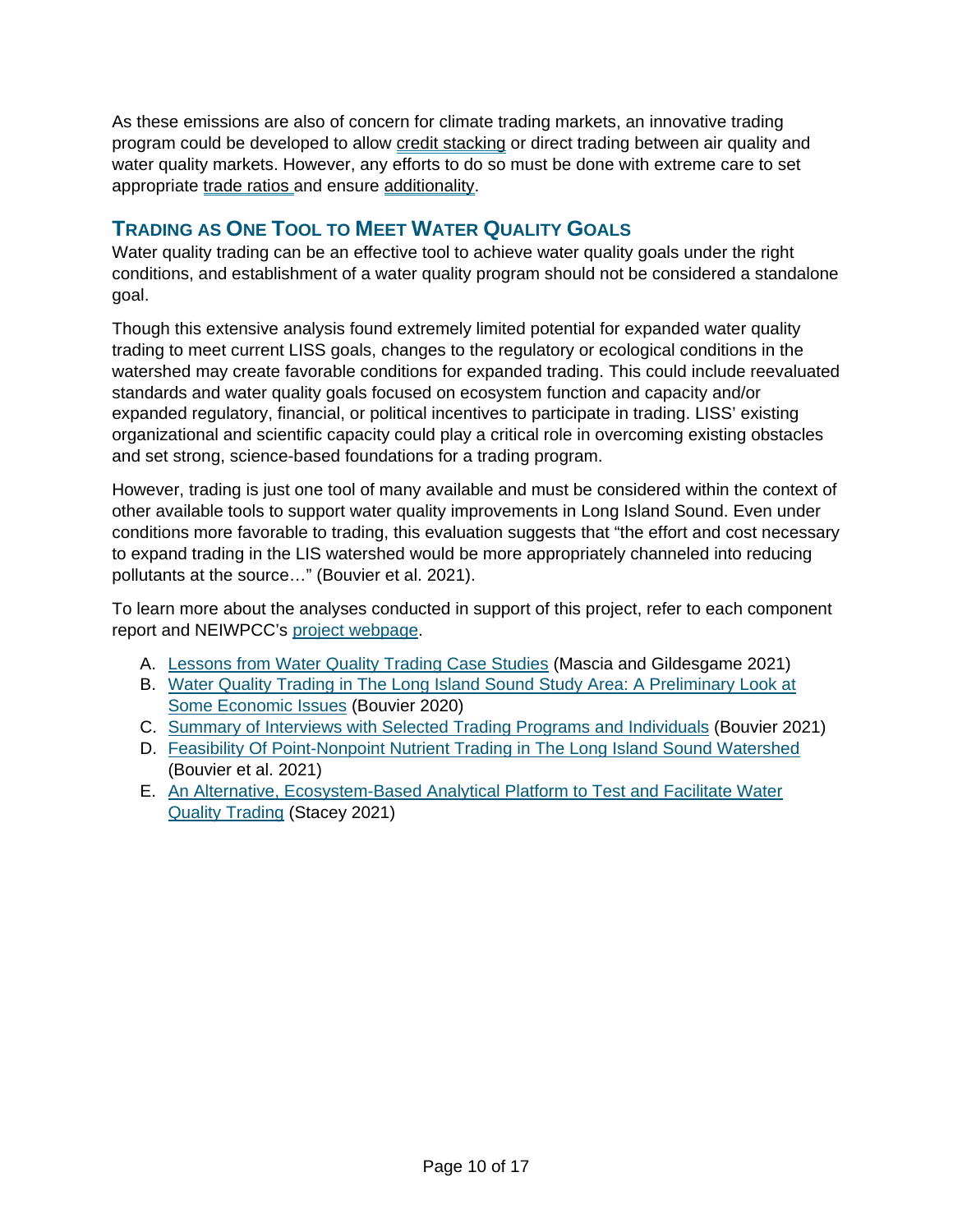# <span id="page-11-0"></span>**KEY TERMS**

| $\sim$ 13 |
|-----------|
|           |
| 14        |

## <span id="page-11-1"></span>ADAPTIVE MANAGEMENT

<span id="page-11-2"></span>Adaptive management is an iterative learning process structured to improve management outcomes. It can promote "flexible decision making that can be adjusted in the face of uncertainties as outcomes from management actions and other events become better understood." (Williams, Szaro, and Shapiro 2009, v) As trading programs must be customized to each individual watershed and inherently include significant uncertainty, adaptive management is an important tool to support successful trading programs.

**Source:** Williams, B. K., Szaro, R. C., & Shapiro, C. D. (2009). *Adaptive Management: The U.S. Department of the Interior Technical Guide*. Adaptive Management Working Group, U.S. Department of the Interior.

<https://www.doi.gov/sites/doi.gov/files/migrated/ppa/upload/TechGuide.pdf>

## **ADDITIONALITY**

Duke et al. (2014) define additionality as the idea that an introduced management practice provides an ecosystem service (i.e., nutrient load reduction or carbon sequestration) that currently is not provided or would not have been provided in the absence of the management action. Further, they define Nonadditionality as "an ecosystem service provided prior to the policy, but that is claimed to be an environmental-improvement outcome of the policy." Environmental quality can decrease if policymakers allow these nonadditional "reductions" to be traded as offsets and then emitted by another source.

**Source:** Duke, J. M., McGrath, J., Fiorellino, N. M., Monteith, T., & Rosso, E. (2014). *Additionality in Water Quality Trading: Evidence from Maryland's Nutrient Offset Program*  (APEC RR14-06). Applied Economics and Statistics, Department of Delaware.

## <span id="page-11-3"></span>CO-BENEFITS

Within the context of a water quality trading program, co-benefits refer to the non-water quality benefits generated from measures taken to reduce pollutant discharges (Gasper, Selman, and Ruth 2012, 758).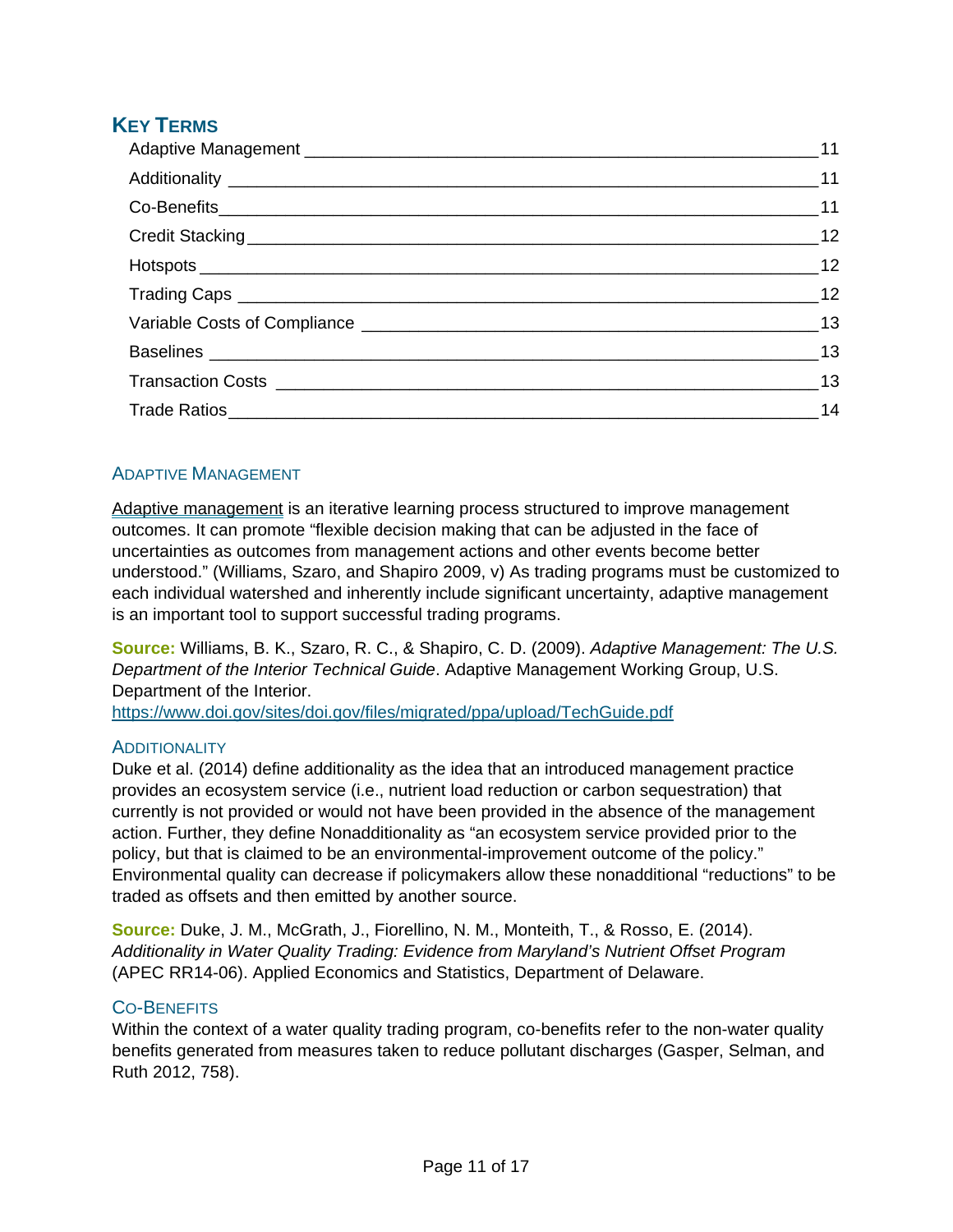**Source***:* Gasper, R. R., Selman, M., & Ruth, M. (2012). Climate co-benefits of water quality trading in the Chesapeake Bay watershed. *Water Policy*, *14*(5), 758–765. <https://doi.org/10.2166/wp.2012.166>

## <span id="page-12-0"></span>CREDIT STACKING

Credit stacking occurs when trading programs allow co-benefits to be traded across multiple markets. For example, certain nonpoint pollution reduction BMPs also sequester carbon, and may therefore generate credits within carbon or climate-emissions trading markets in addition to water quality trading markets.

Benefits of stacking include the additional financial incentives for nonpoint sources to participate in nutrient trading markets.

#### **Sources:**

Bouvier, R. (2020). *Water Quality Trading in the Long Island Sound Study Area: A Preliminary Look at some Economic Issues* (p. 32). rbouvier Consulting; NEIWPCC; LISS.

Gasper, R. R., Selman, M., & Ruth, M. (2012). Climate co-benefits of water quality trading in the Chesapeake Bay watershed. *Water Policy*, *14*(5), 758–765.<https://doi.org/10.2166/wp.2012.166>

### <span id="page-12-1"></span>**HOTSPOTS**

Hotspots are areas where discharges from a credit buyer inadvertently cause a localized pollution problem (EPA 2008, 35/ 3-9). Hotspots are often linked to concerns over environmental justice, as point sources are often sited in minority and/or low-income communities. If these point sources offset on-site discharges with off-site credits, nearby communities would face disproportionate impacts of pollution. (Bouvier 2020, 23; Steinzor et al. 2012)

#### **Sources:**

EPA. (2008). *EPA Water Quality Trading Evaluation: Final Report*. 90. <https://www.epa.gov/sites/default/files/2016-04/documents/wqt.pdf>

Bouvier, R. (2020). *Water Quality Trading in the Long Island Sound Study Area: A Preliminary Look at some Economic Issues* (p. 32). rbouvier Consulting; NEIWPCC; LISS.

Steinzor, R. I., Verchick, R. R. M., Vidargas, N. W., & Huang, Y. (2012). Fairness in the Bay: Environmental Justice and Nutrient Trading. *SSRN Electronic Journal*. <https://doi.org/10.2139/ssrn.2139116>

## <span id="page-12-2"></span>TRADING CAPS

A trading cap is a limit on the total amount of a pollutant (i.e., nitrogen) which can be discharged over a specific time period, often a year. These caps can be set by a TMDL, a discharge permit, or other regulatory action and are widely considered to be a main regulatory and economic driver of a successful water quality trading program (Puzyreva, Roy, and Stanley 2019).

In some cases, like the CT Nitrogen Credit Exchange, the cap declines each year to gradually achieve a pollution reduction goal. (Powers 2006)

In a review of six water quality trading programs, Puzyreva et al found that load-based caps are key for successful programs, as "in the case of concentration caps, the wastewater treatment facilities or lagoons may discharge their effluent at times of peak flow (e.g., in the spring) so that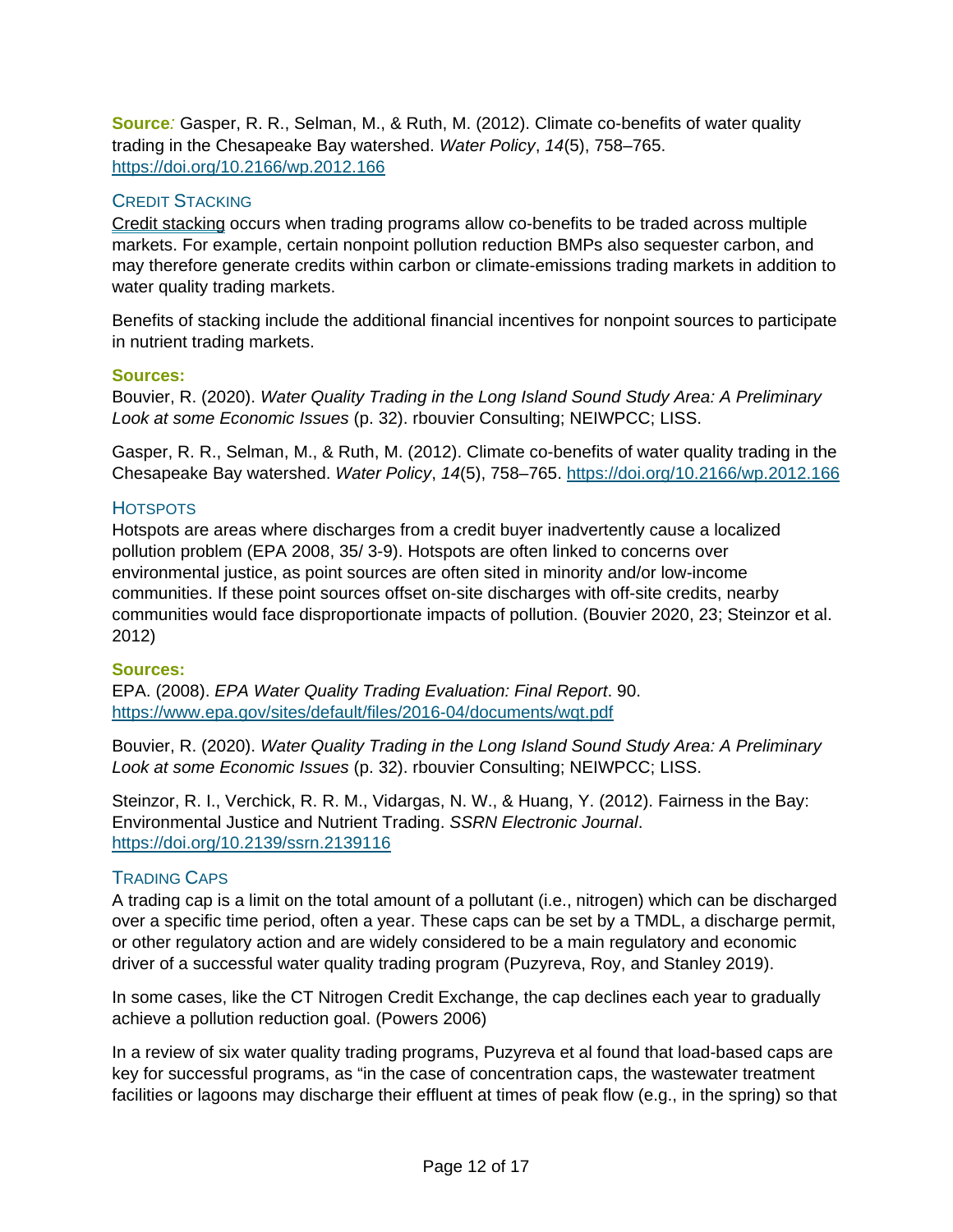it dilutes to meet the regulated concentration limits on nutrients. This practice may not reduce overall nutrient loading or resulting eutrophication."

## **Sources:**

Puzyreva, M., Roy, D., & Stanley, M. (2019). *Case Study Research on Offsets for Water Quality Management* (Case Study Research on Offsets for Water Quality Management). International Institute for Sustainable Development (IISD); JSTOR.<https://doi.org/10.2307/resrep21977.2>

Powers, A. (2005). *Connecticut Nitrogen Credit Exchange Program*. 8.

## <span id="page-13-0"></span>VARIABLE COSTS OF COMPLIANCE

Once a regulation is in place to control discharges of a specific pollutant, dischargers often face widely disparate costs to meet their regulatory requirements. This cost variability provides the main incentive for dischargers to participate in a trading program as it establishes favorable trading opportunities (Jarvie and Solomon 1998). Without variable costs of compliance, there is no feasible market for trading.

## **Sources:**

Jarvie, M., & Solomon, B. (1998). Point-nonpoint effluent trading in watersheds: A review and critique. *Environmental Impact Assessment Review*, *18*(2), 135–157.

## <span id="page-13-1"></span>**BASELINES**

Baselines serve as the starting point for trading within a water quality market and determine when credits may be generated for trading. Often, this is set based on a TMDL waste load allocation or permitted discharge limit. EPA guidance suggests that "baselines for generating pollution reduction credits should be derived from and consistent with water quality standards." (US-GAO 2017)

## **Sources:**

Ribaudo, M., & Savage, J. (2014). Controlling non-additional credits from nutrient management in water quality trading programs through eligibility baseline stringency. *Ecological Economics*, *105*, 233–239.<https://doi.org/10.1016/j.ecolecon.2014.06.017>

US-GAO. (2017). *Some States Have Trading Programs to Help Address Nutrient Pollution, but Use Has Been Limited*. US Government Accountability Office.

Woodward, R. T. (2000). Market-Based Solutions to Environmental Problems: Discussion. *Journal of Agricultural and Applied Economics*, *32*(2), 259–266. <https://doi.org/10.1017/S1074070800020344>

EPA. (2019). *Water Quality Trading Under the National Pollutant Discharge Elimination System Program (FR Notice)* [Federal Register].

## <span id="page-13-2"></span>TRANSACTION COSTS

Transaction costs are those costs associated with administering and managing a trading program. They can include costs of entry into a program (i.e., application fees and requirements), costs of establishing individual trades, program administration and oversight costs, and monitoring and inspection costs to ensure that trading is having the intended environmental results.

Higher transaction costs tend to discourage trading.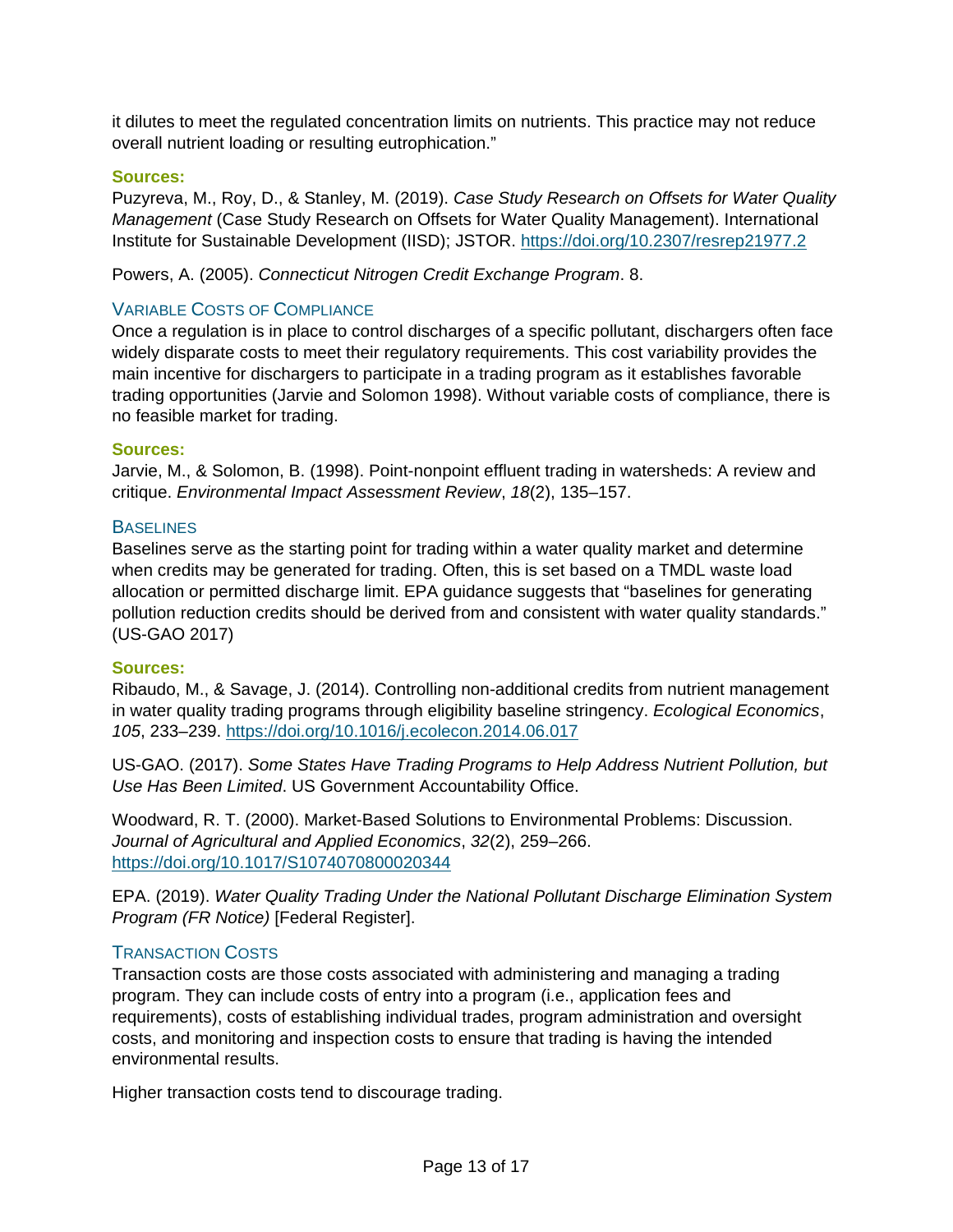## **Sources:**

Bouvier, R. (2020). *Water Quality Trading in the Long Island Sound Study Area: A Preliminary Look at some Economic Issues* (p. 32). rbouvier Consulting; NEIWPCC; LISS.

Jarvie, M., & Solomon, B. (1998). Point-nonpoint effluent trading in watersheds: A review and critique. *Environmental Impact Assessment Review*, *18*(2), 135–157.

Morgan, C., & Wolverton, A. (2005). *WQ Trading in the US - NCEE Working Paper*. EPA.

Motallebi, M., Hoag, D. L., Tasdighi, A., Arabi, M., & Osmond, D. L. (2017). An economic inquisition of water quality trading programs, with a case study of Jordan Lake, NC. *Journal of Environmental Management*, *193*, 483–490.<https://doi.org/10.1016/j.jenvman.2017.02.039>

Puzyreva, M., Roy, D., & Stanley, M. (2019). *Case Study Research on Offsets for Water Quality Management* (Case Study Research on Offsets for Water Quality Management). International Institute for Sustainable Development (IISD); JSTOR.<https://doi.org/10.2307/resrep21977.2>

Woodward, R. T. (2000). Market-Based Solutions to Environmental Problems: Discussion. *Journal of Agricultural and Applied Economics*, *32*(2), 259–266. <https://doi.org/10.1017/S1074070800020344>

## <span id="page-14-0"></span>TRADE RATIOS

Not all sources of pollution are created equal within a watershed. A discharged pound of nitrogen may impact the receiving water differently based on a multitude of factors, including distance from the water body, geologic and hydrologic conditions in the watershed, discharge types, and others. This attenuation is often measured as a delivery factor, here higher delivery factors refer to lower rates of attenuation. To account for these differences, most trading programs establish trading ratios where not all units of pollution reduction are credited equally.

While reduction in pollution from point sources is easily measurable, reductions for non-point sources can be harder to measure. Consequently, trade ratios for programs which include both nonpoint and point sources must "adjust" the market so point and nonpoint discharges can trade "apples for apples" (Woodward 2000, 262).

Appropriate trade ratios are a critical factor in establishing a successful program and can help address sources of risk within a program. The **bolded** sources below have in-depth discussions on potential factors for consideration in setting trade ratios.

#### **Sources:**

**Bouvier, R. (2020).** *Water Quality Trading in the Long Island Sound Study Area: A Preliminary Look at some Economic Issues* **(p. 32). rbouvier Consulting; NEIWPCC; LISS. Section 2: Trading Ratios.** 

EPA. (2008). *EPA Water Quality Trading Evaluation: Final Report* (p. 90). <https://www.epa.gov/sites/default/files/2016-04/documents/wqt.pdf>

**Water Environment Federation (Ed.). (2015).** *Advances in water quality trading as a flexible compliance tool: A special publication***. Water Environment Federation. [https://www.e-wef.org/Default.aspx?TabID=251&productId=45390843/.](https://www.e-wef.org/Default.aspx?TabID=251&productId=45390843/) Section 2.3.4: Trading Ratios.**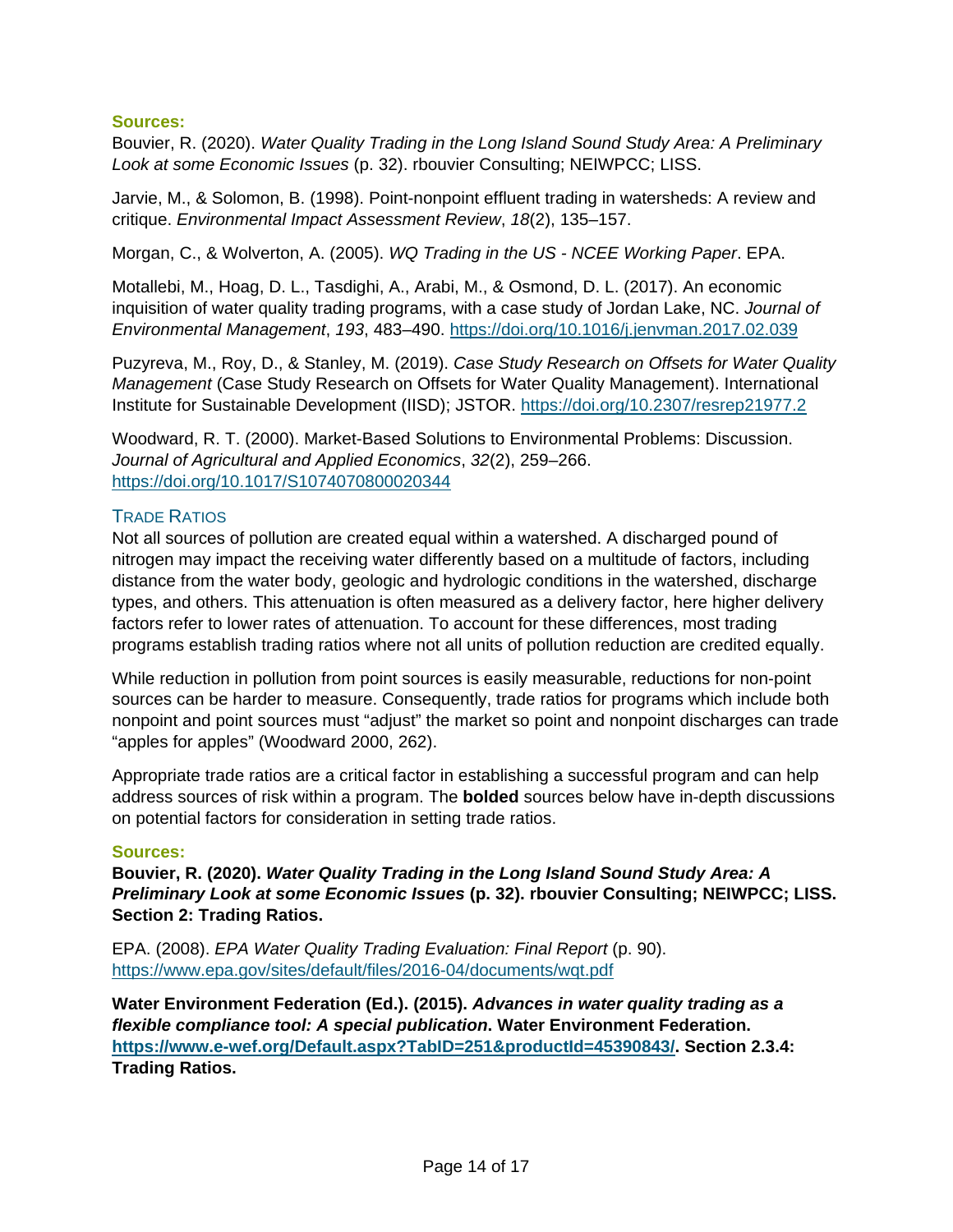**Willamette Partnership, World Resources Institute, & National Network on Water Quality Trading. (2015). Building a Water Quality Trading Program: Options and Considerations. National Network on Water Quality Trading. [http://willamettepartnership.org/wp](http://willamettepartnership.org/wp-content/uploads/2015/06/BuildingaWQTProgram-NNWQT.pdf)[content/uploads/2015/06/BuildingaWQTProgram-NNWQT.pdf.](http://willamettepartnership.org/wp-content/uploads/2015/06/BuildingaWQTProgram-NNWQT.pdf) Section 5.1: Trading Ratios** 

Woodward, R. T. (2000). Market-Based Solutions to Environmental Problems: Discussion. Journal of Agricultural and Applied Economics, 32(2), 259–266. <https://doi.org/10.1017/S1074070800020344>

## <span id="page-15-0"></span>**REFERENCES**

- Bouvier, Rachel. 2020. "Water Quality Trading in the Long Island Sound Study Area: A Preliminary Look at Some Economic Issues." rbouvier Consulting; NEIWPCC; LISS.
- -. 2021. "Summary of Interviews with Selected Trading Programs and Individuals." NEIWPCC, rbouvier consulting.
- Bouvier, Rachel, Joie Grandbois, Averi Varney, and Claire James. 2021. "Feasibility Of Point-Nonpoint Nutrient Trading In The Long Island Sound Watershed." NEIWPCC, rbouvier consulting. https://neiwpcc.org/feasibility-of-p-nps-trading-in-the-lis-watershed\_rbouvier/.
- CT DEEP. 2021. "Nitrogen Control Program for Long Island Sound." CT.Gov Connecticut's Official State Website. January 15, 2021. https://portal.ct.gov/DEEP/Municipal-Wastewater/Nitrogen-Control-Program-for-Long-Island-Sound.
- EPA. 2008. "EPA Water Quality Trading Evaluation: Final Report." https://www.epa.gov/sites/default/files/2016-04/documents/wqt.pdf.
- 2020. "Water Quality Trading on a Watershed Scale." EPA.
- Gasper, Rebecca R., Mindy Selman, and Matthias Ruth. 2012. "Climate Co-Benefits of Water Quality Trading in the Chesapeake Bay Watershed." *Water Policy* 14 (5): 758–65. https://doi.org/10.2166/wp.2012.166.
- Jarvie, Michelle, and Barry Solomon. 1998. "Point-Nonpoint Effluent Trading in Watersheds: A Review and Critique." *Environmental Impact Assessment Review* 18 (2): 135–57.
- Long Island Sound Study. 2014. "CCMP 2015 Supplemental Document 1: Clean Waters and Healthy Watersheds Implementation Actions 2015-2019." https://longislandsoundstudy.net/wp-content/uploads/2015/09/WW-CCMP-Supp-Doc-1.pdf.
- ———. 2015. "Long Island Sound Comprehensive Conservation and Management Plan 2015." https://longislandsoundstudy.net/wpcontent/uploads/2015/09/CCMP\_LowRes\_Hyperlink\_singles.pdf.
- Mascia, Raphaella, and Emma Gildesgame. 2021. "Lessons from Water Quality Trading Case Studies." NEIWPCC. https://neiwpcc.org/water-quality-trading-case-study-review/.
- Powers, Ann. 2006. "Connecticut Nitrogen Credit Exchange Program." *Penn State Environmental Law Review* 1 (2): 8.